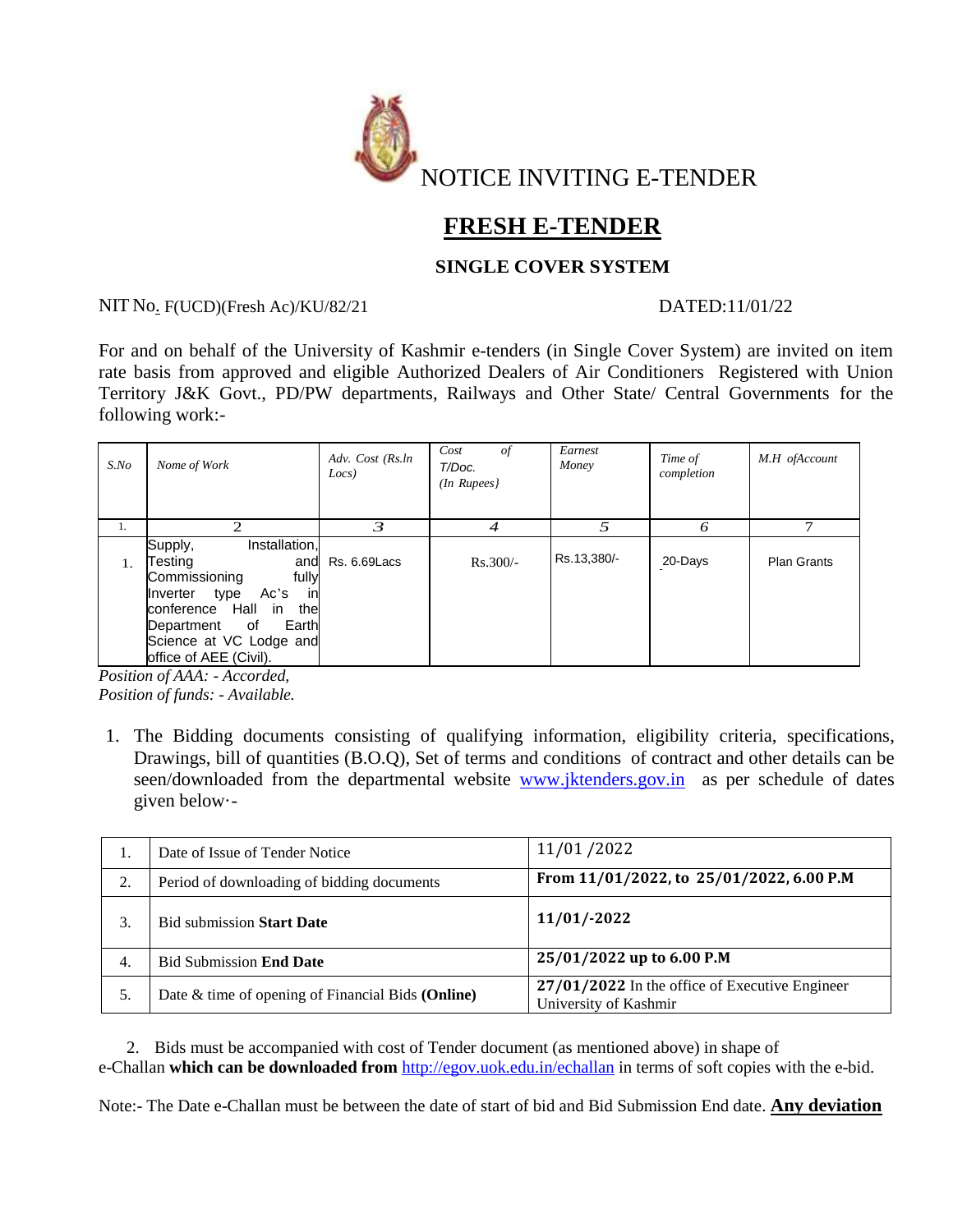## **shall render the bidder as Non-responsive.**

- 2.1 **The (L-1) shall have to produce CDR and e-challan in original in the office of the undersigned before allotting the work or issuance of Supply order. pledged to Executive Engineer University of within 03 Days before fixation of Contract besides 1st lowest bidder has to produce an amount equal to 5% of contract as Performance Security in the shape of CDR/FDR/BG** in favour of Executive Engineer University of Kashmir Division within 10 (ten) days after the date of receipt of letter of acceptance and EMD of 2% will be released after receipt of 5% performance Security. The Bank Guarantee should be valid for 45 days beyond bid validity.
- **3.** The date and time of opening of Financial Bids of a responsive bidder shall be notified on Web Site www.jktenders.gov.in and conveyed to the bidders automatically through an e-mail message on their e-mail address.
- 4. The bids for the work shall remain valid for a period of 120 days from the date of opening of Technical **bids.**
- **5. The earnest money shall be forfeited** lf:-
- a) Any bidder/ tenderer withdraws his bid/ tender during the period of bid validity or makes any modifications in the terms and conditions of the bid.
- b) *Failure* of *Successful bidder* to *furnish the required performance security within the specified time limit.*
- c) *Failure of Successful bidder to execute the agreement within 28 days after fixation of contract.*

## **6(A). Instruction to bidders regarding e-tendering process**

- 6.1 Bidders are advised to download bid submission manual from the "Downloads" option as well as from "Bidders Manual Kit" on website [www.jktenders.gov.into](http://www.jktenders.gov.into/) acquaint bid submission process.
- 6.2 To participate in bidding process, bidders have to get 'Digital Signature Certificate {DSC)' as perinformation Technology Act-2000. Bidders can get digital certificate from any approved Vendor.
- 6.3 The bidders have to submit their bids online in electronic format with digital Signature. No bid will be accepted in physical form.
- 6.4 Bids will be opened online as per time schedule mentioned in Para-1.
- 6.5 Bidders must ensure to upload scanned copy of all necessary documents with the bid. Besides, original documents related to the bid shall be submitted by L1 before issuance of Allotment in his favour.
- **6.6. Bidders must ensure to upload scanned copies of all necessary documents including, tender documents fee in terms of soft copies and all other documents required as per NIT with technical bid. No document (s) which has/have not been uploaded shall be entertained for technical evaluation in the form of hard copy. However in case of any clarification the bidders all have to produce original documents in support of soft copies if need arises.**

**Note:- Scan all the documents on 100 dpi with black and white option.**

- **6.6(a) Bidders should note that if the documents uploaded/submitted on the basis of which the contract has been awarded are found forged/fake/not genuine at any time, the contract shall be cancelled and the contractor/bidder shall be recommended for blacklisting and debarred from taking part in tendering in University of Kashmir/Other Departments for a period of one year in the first instance, besides the performance security deposited for the said work shall be forfeited.**
- 7. The department will not be responsible for delay in online submission due to any reasons.
- 8. All bidders have to submit Earnest money as per the circular of Finance Department as per format enclosed).
- 9. **For item rate method** the unit rates and prices shall be quoted by the bidder entirely in Indian Rupees and the rates quoted shall be deemed to include price escalation and all taxes upto completion of the work. Deduction on account of taxes shall be made from the bills of the contractor on gross amount of the bill as per the rates prevailing at the time of recovery.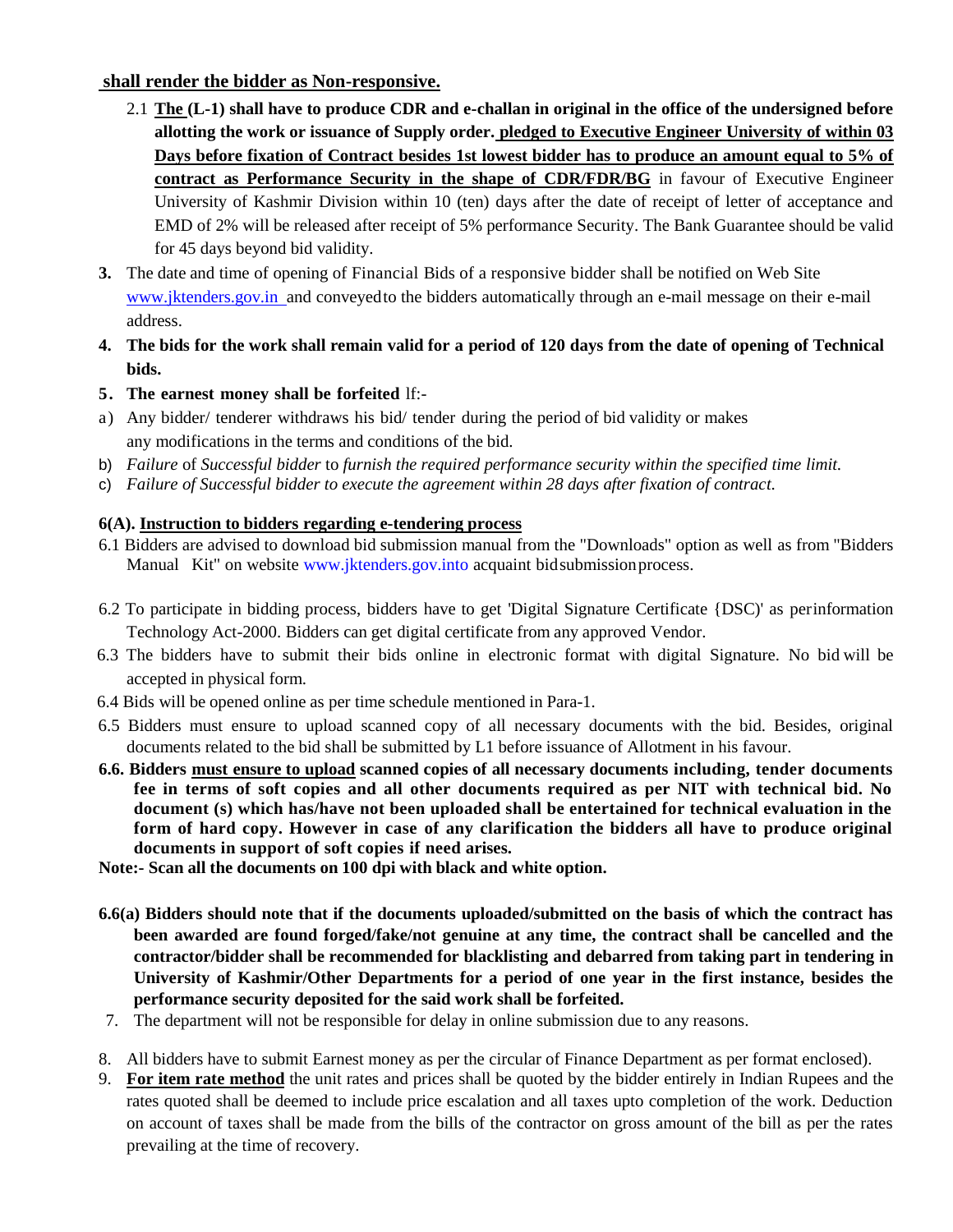**The %age rate method** requires the bidder to quote a percentage above / below / at par at the bottom of the BOQ percentage template for the work. The percentage quoted by the bidder shall be deemed to include price escalation and all taxes upto completion of the work. Deduction on account of taxes shall be made from the bills of the contractor on gross amount of the bill as per the rates prevailing at the time of recovery.

- **10.** Bidders are advised not to make any change in BOQ (Bill of Quantities) contents. In no case they should attempt to create similar BOQ manually.
- **11. Price escalation and Taxes**: No price escalation shall be permissible. The deduction on account of taxes shall be made for the bills of the contractor for the gross amount of the bill as per the rates prevailing at the time of recovery.
- **12.** Bidders are advised to use **"My Documents**" area in their user on R&B e-Tendering portal to store such documents as are required.
- **13.** In case of CRF and any other specified project. The relevant guidelines standard bidding document shall be followed.
- **14.** Instructions to Bidder (ITB)

14.1 All bidders shall upload the following information and documents along with qualification criteria/qualification information with their bids:-

- a) Copies of original documents defining constitution/ legal status, place of registration and principal place of Business
- b) Cell No .and Correspondence address & e-mail.
- c) Scanned copy of e-challan
- d) Scanned copy of Registration Card with latest renewal.
- e) Scanned copy of Valid GSTIN No. & PAN No.
- f) **Scanned Copy of GSTIN Registration and latest clearance certificate FORM GST-3B I.e. latest clearance certificate FORM GST-3B of the latest quarter/preceding Month to the Issue of NIT. Illustrations:-**

For the NIT in August 2021, the bidder has to upload the latest clearance certificate FORM GST-3B of the latest quarter i.e. April-June/preceding month i.e. July 2021.

g) *All bidders shall upload Verification Certificate from concerned Chief Engineer /Superintending Engineer of Enlistment Registration Card*

14.2 The bidder at his own responsibility and risk should visit and examine the site of work and its surroundings before submission of bid.

14.3 Non attendance of pre-bid meeting will not be cause of disqualification of the bidder.

14.4 All documents relating to the bid shall be in the English Language.

#### **15. General Conditions of Contract: -**

15.1 The date of start of the work shall be reckoned within one week from the date of issuance of LOI/Contract allotment as the case may be.

**Penalty for delay in completion**: - In case of delay in completion of work beyond stipulated periodof completion, **penalty upto maximum of 10% of the contract shall be imposed**.

**15.2 Time extension:** -Suitable time extension shall be granted in case of increase in scope of work and in the event of delay beyond control of contractor to be determined by the department.

**15.3 Advance Payments:-**No mobilization advance/equipment advance shall be paid.

**15.4 Secured Advance:-**No secured advance is admissible.

**15.5 Schedule of Payment**:-The payment schedule shall be fixed after award of contract in favour of successful bidder, **on the basis of availability of funds** and value of work executed, shall be determined by the Engineer.

**15.6 Amendment of bidding document**:-Before the deadline for submission of bids the employer may modify the bidding documents by issuing Addendum.

**15.7(a) The tender receiving authority reserves the right to accept or reject any tender or all tenders without assigning any reason thereof.**

**15.7(b)The Employer reserves the right to accept or reject any bid and to cancel the bidding process and reject all bids, at any time prior to award of Contract, without thereby incurring any liability to the affected**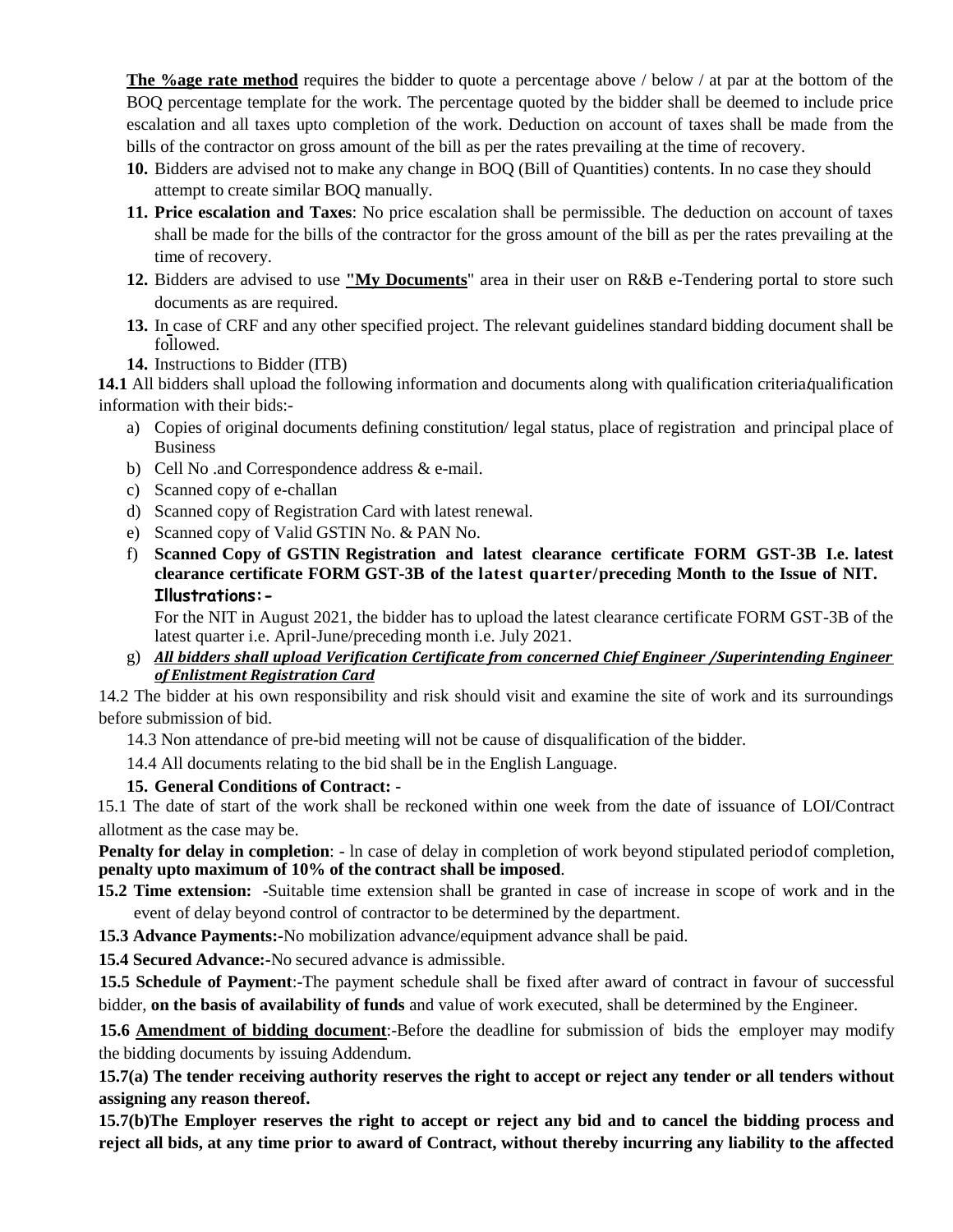**bidder or bidders or any obligations to inform the affected bidder or bidders of the grounds for the Employer's action.**

### **15.7(c) Unbalanced Bid:- (Not applicable at present as per the Government directions)**

- **16. Restoration of work:-** On completion of contract the contractor shall be responsible to remove allun-used material and restore all work in its original position at his own cost.
- **17. Traffic regulations:-**The contractor is bound to adhere to traffic regulations as is applicable from time to time and ensure arrangements of smooth regulation of traffic during execution of work.
- **18. Arbitration:-** The arbitration shall be conducted in accordance with the arbitration procedure stated in the J&K Conciliation and Arbitration Act No:-xxxv of 1997 issued vide SRO No:-403 vide Notification of J&K Govt., **"Law Department" 11th December-I997**.

**19. Defect Liability period**:- The DLP shall be Calculated from date of certified completion of work and period shall be **36 months**. The defects noticed in the work during execution or D.L.P. shall be corrected by the Contractor within the length of time specified by the Engineer. If the contractor does not correct the defects pertaining to D.L.P. to the satisfaction of the Engineer within the time specified, the Engineer will assess the cost of having the defects corrected and contractor will pay this amount on correction of defects.

**20. The date of start of work shall be reckoned within 07 (seven) days from the date of issuance of allotment/ Letter of intent.** 

**21. In case the agency fails to execute the work, the performance security in the shape of CDR/FDR/BG and normal deposit shall be liable for forfeiture besides initiating other punitive actions against the defaulter without serving any notice.**

**ALL KEY CONSTRUCTION MATERIAL** shall have to be strictly as per prescribedspecifications and approval of the Engineer In-charge.

#### **22. The performance security of 3% shall be released after successful completion of DLP** Failure on part of the contractor to fulfill his obligations of maintenance schedules shall result in forfeiture of the deposits held for this purpose as well as the CDR/FDR/BG for this work.

**23. Safety:**- The contractor shall be responsible for safety of all activities at site of work.

- **24. Discoveries**:- Anything of historical or other interest or of significant value unexpectedlydiscovered on the site shall be the property of the Govt.
- **25. Tests**:-The contractor shall be solely responsible for carrying out the mandatory tests required for the quality control at his own cost.
- **26. Termination:** The employer may terminate the contract if the contractor causes afundamental breach of the contract.
- **27. Fundamental breach of contract will include:-**
- a) Continuous stoppage of Work for a period of 30 days without authorization of Engineer in- charge.
- b) Contractor is declared bankrupt.
- **c) Any evidence of involvement of contractor in corrupt practices.**
- d) If the contractor indulges in willful disregard of the quality control measures put in place by the department.
- e) Contractor delays the completion of work beyond stipulated time of completion.
- f) **Pursuant to the process of termination of defaulted contract, the employer reserves the right to invite fresh tender for the balance work at the risk and cost of defaulting contractor.**
- **28. Major Labour Laws applicable to establishment engaged in building and other construction Work**:-
- a) Workmen compensation act 1923.
- b) Payment of Gratuity Act 1972.
- c) Employees P.F. and Miscellaneous Provision Act1952.
- d) Maternity Benefits Act 1951.
- e) Contract Labour (Regulation & Abolition) Act1970.
- f) Minimum Wages Act 1948.
- g) Payment of Wages Act 1936.
- h) Equal remuneration Act 1979.
- i) Payment of bonus Act 1965.
- j) Industrial disputes Act 1947.